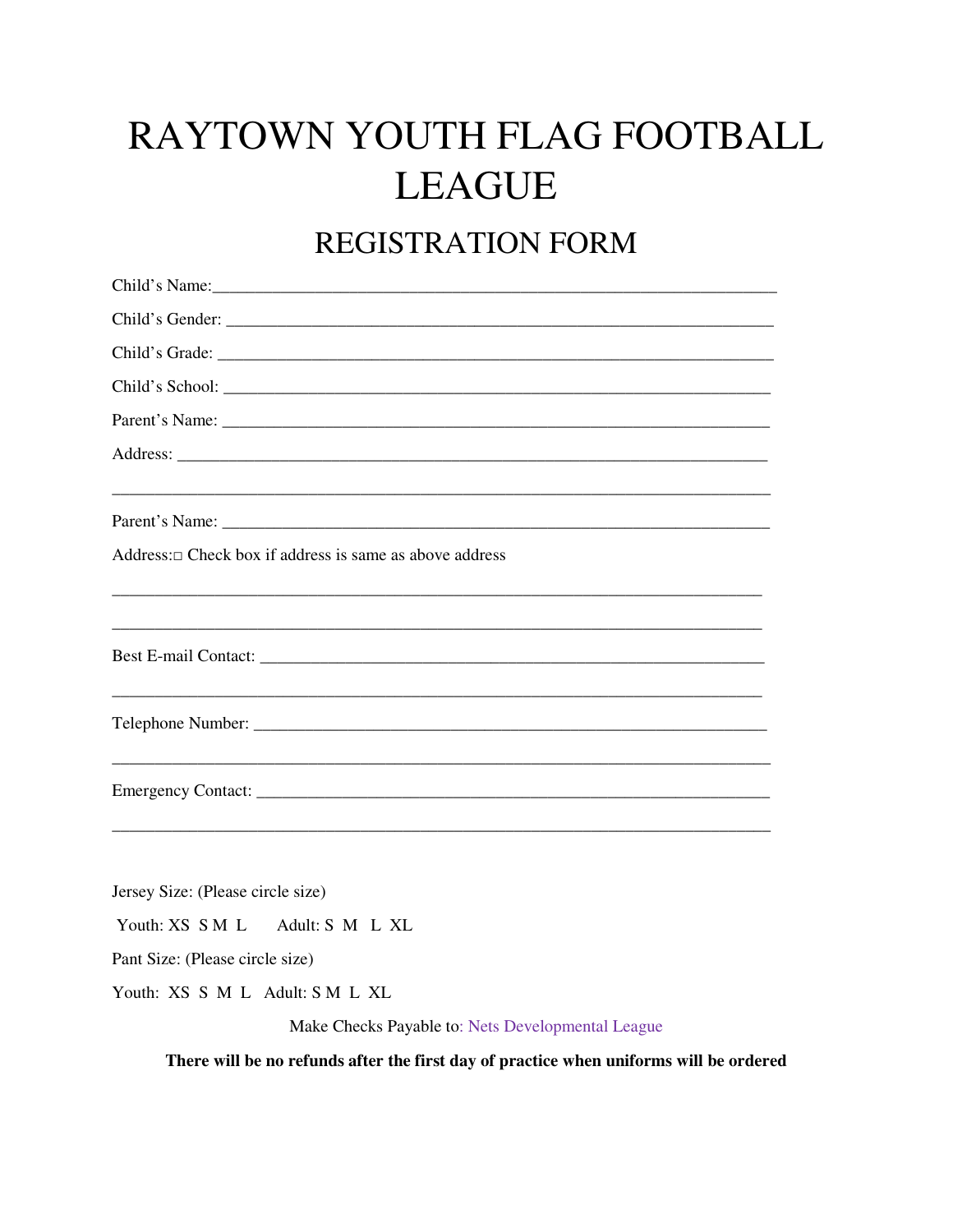#### **PARENTS CODE OF CONDUCT**

I, as a parent of a youth participant in the Nets Developmental League program agree to the following rules & regulations set forth by the Nets Developmental League Program:

- 1. I will not allow my child to play for or practice with another football team, league, tournament, nor another sport while they are in active status playing with the Nets Developmental League Football Program.
- 2. I will adhere to the NDL "36 hour cool down rule" and will not approach an NDL coaches, staff, or players to discuss any concerns or issues prior to 36 hours following a game or practice. At such time, I will request a meeting.
- 3. I will not force my child to participate in sports.
- 4. I will remember that the game is for the children not the adults.
- 5. I will inform the coach of any physical disability or ailment that may affect the safety of my child and the safety of others.
- 6. I will learn the rules of the game and the policies of the league.
- 7. I will be a positive role model for my child and encourage sportsmanship by showing respect and courtesy, and by demonstrating positive support for all players, coaches, officials and spectators at every game and practice.
- 8. I will not engage in any kind of unsportsmanlike conduct with any official, coach, player or parent, such as booing, taunting, profane language or gestures.
- 9. I will teach my child to play by the rules and to resolve conflicts without resorting to hostility or violence.
- 10. I will never ridicule or yell at my child or other participants for making a mistake or losing a competition.
- 11. I will respect the officials and their authority during games and will never question, discuss or confront coaches at the game field.
- 12. I will refrain from coaching my child or other players during games and practices, unless I am one of the official coaches of the team.
- 13. I have read, agree and understand to abide by all rules and polices as set forth by the NDL Football Program. I also understand, if I violate any of the rules, regulations or policies, I may loose the privilege of watching my child in the NDL Football program or League of NDL Football Program sporting event for a designated time and may be on probation for a designated period in writing the following year. My actions could also forfeit my child from participating in NDL Football Program or sporting events as well.

Parent or Guardian:\_\_\_\_\_\_\_\_\_\_\_\_\_\_\_\_\_\_\_\_\_\_\_\_\_\_\_\_\_\_\_\_\_\_\_\_\_\_\_\_\_ (Print Name)

| Parent or Guardian: |  |
|---------------------|--|
| (Signature)         |  |

| Date: |  |  |
|-------|--|--|
|       |  |  |
|       |  |  |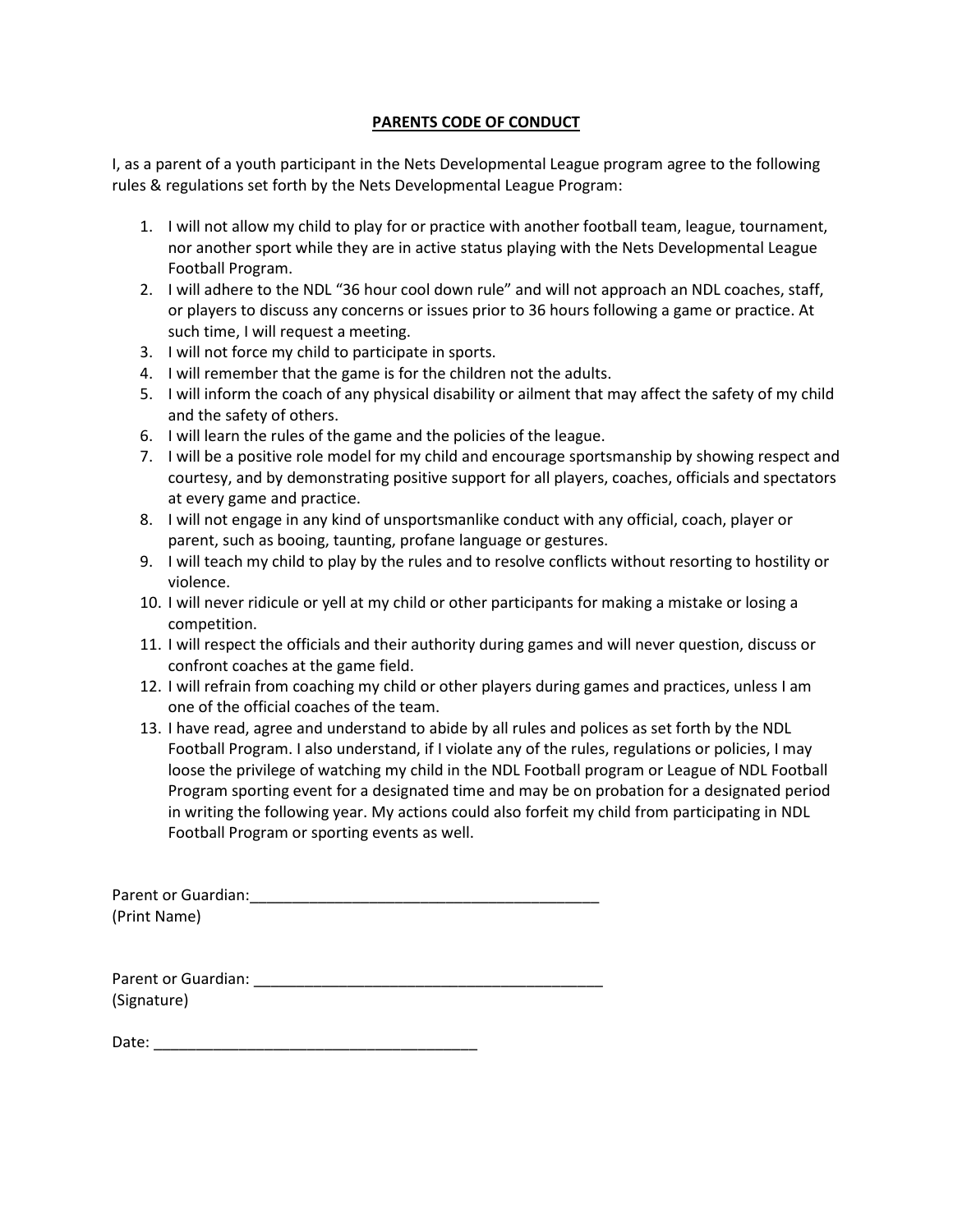#### **AGREEMENT FORM FOR REGISTRATION**

I have read all of the forms provided by the Nets Developmental League Football Program (hereinafter "NDL") including a registration form, including a no refund policy on any fees or payments stated on the registration form for any reason after the first practice and Parents Code of Conduct. I will attend a parent meeting and I will cooperate with the NDL Football Program in its endeavors to maintain these standards.

I further agree to hold the NDL Football Program and its agents harmless from any liability claims on behalf of my child or guardian or parent or any agent thereof because of injury or alleged injury to my child. Should legal action, for any reason, be taken against NDL Football Program or any volunteer or agent thereof, on my child's behalf, the team or its agent will not be found at fault. I agree to any attorney fees, court fees, damages or other costs that the NDL Organization or its agent should incur to defend itself against such action. This includes but not limited to information stated above this Agreement Form.

\_\_\_\_\_\_\_\_\_\_\_\_\_\_\_\_\_\_\_\_\_\_\_\_\_\_\_\_\_\_ \_\_\_\_\_\_\_\_\_\_\_\_\_\_\_\_\_\_\_\_\_\_\_\_\_\_

\_\_\_\_\_\_\_\_\_\_\_\_\_\_\_\_\_\_\_\_\_\_\_\_\_\_\_\_\_\_ \_\_\_\_\_\_\_\_\_\_\_\_\_\_\_\_\_\_\_\_\_\_\_\_\_\_\_\_

Parent/Guardian Signature Date

Nets Developmental League Date Date Football Program Agent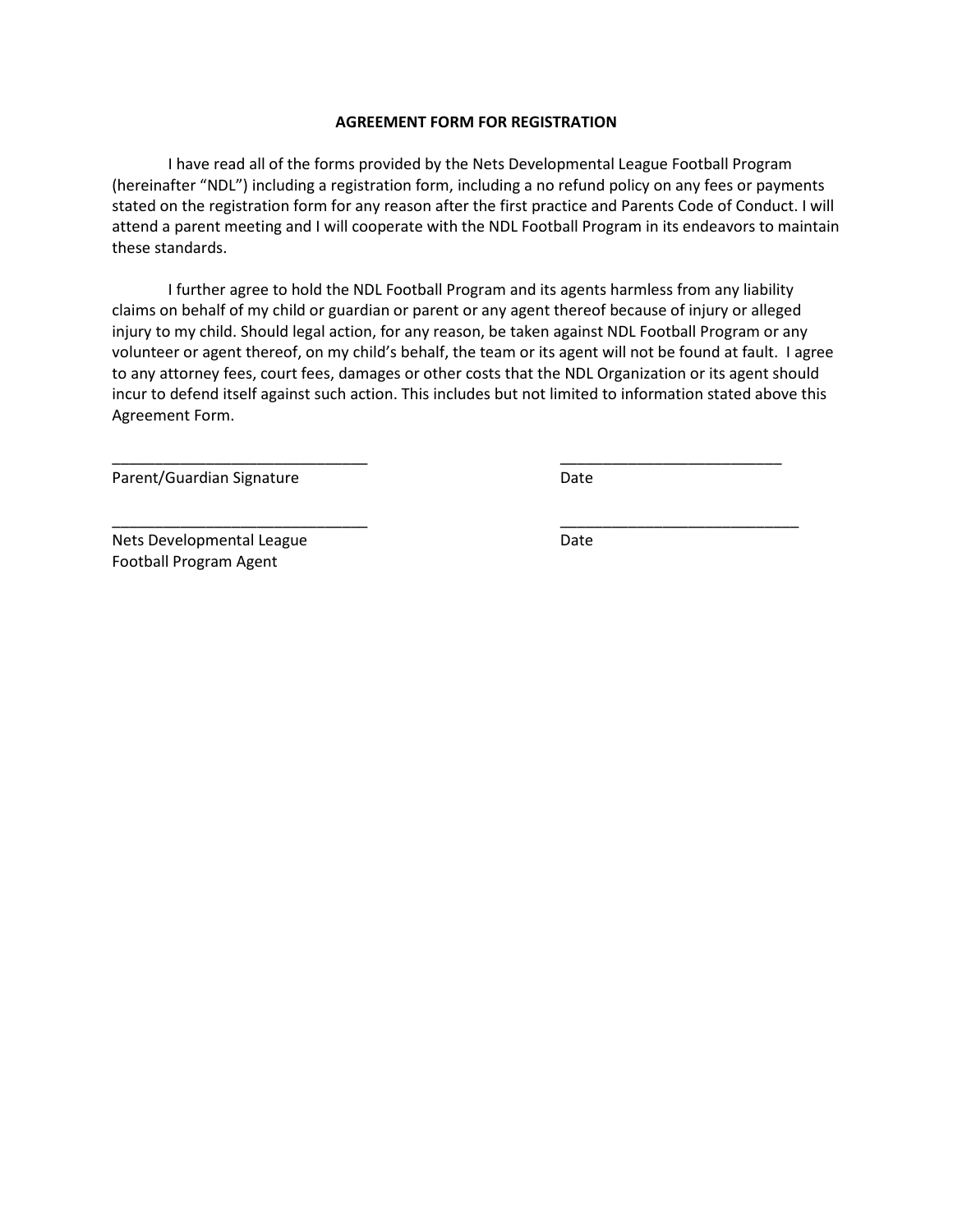### HEALTH PHYSICAL FORM

NOTICE: HEALTH PHYSICAL FORM MUST BE SIGNED BY A PHYSICIAN OR IF THE PLAYER HAS HAD A PHYSICAL WITHIN A ONE (1) YEAR PERIOD, PARENT OR GUARDIAN MAY COMPLETE THIS HEALTH FORM, SIGN IT AND ATTACH A COPY OF THE PHYSICAL TO THIS FORM

#### **PLAYER/ PARTICIPANT INFORMATION**

| ________ (player name) has been examined and the health                                                                                             |
|-----------------------------------------------------------------------------------------------------------------------------------------------------|
| history and immunization records have been reviewed.                                                                                                |
| PLAYER HEALTH SUMMARY (Please check the applicable condition)                                                                                       |
|                                                                                                                                                     |
|                                                                                                                                                     |
| Please explain all items that were checked:                                                                                                         |
|                                                                                                                                                     |
|                                                                                                                                                     |
| $\Box$ There are no apparent restrictions to participating in competitive sports.                                                                   |
|                                                                                                                                                     |
| $\Box$ Participating in competitive sports is permissible with the following exceptions and/or<br>instructions:                                     |
|                                                                                                                                                     |
|                                                                                                                                                     |
| □It is not recommended that _________________________________ participate in competitive sports at<br>this time due to: ___________________________ |
| $\Box$ Please note any other special condition(s) that are applicable to the player.                                                                |
|                                                                                                                                                     |
|                                                                                                                                                     |
|                                                                                                                                                     |
|                                                                                                                                                     |
| Parent or Guardian Signature: The Contract of the Contract of the Contract of the Contract of the Contract of                                       |
|                                                                                                                                                     |